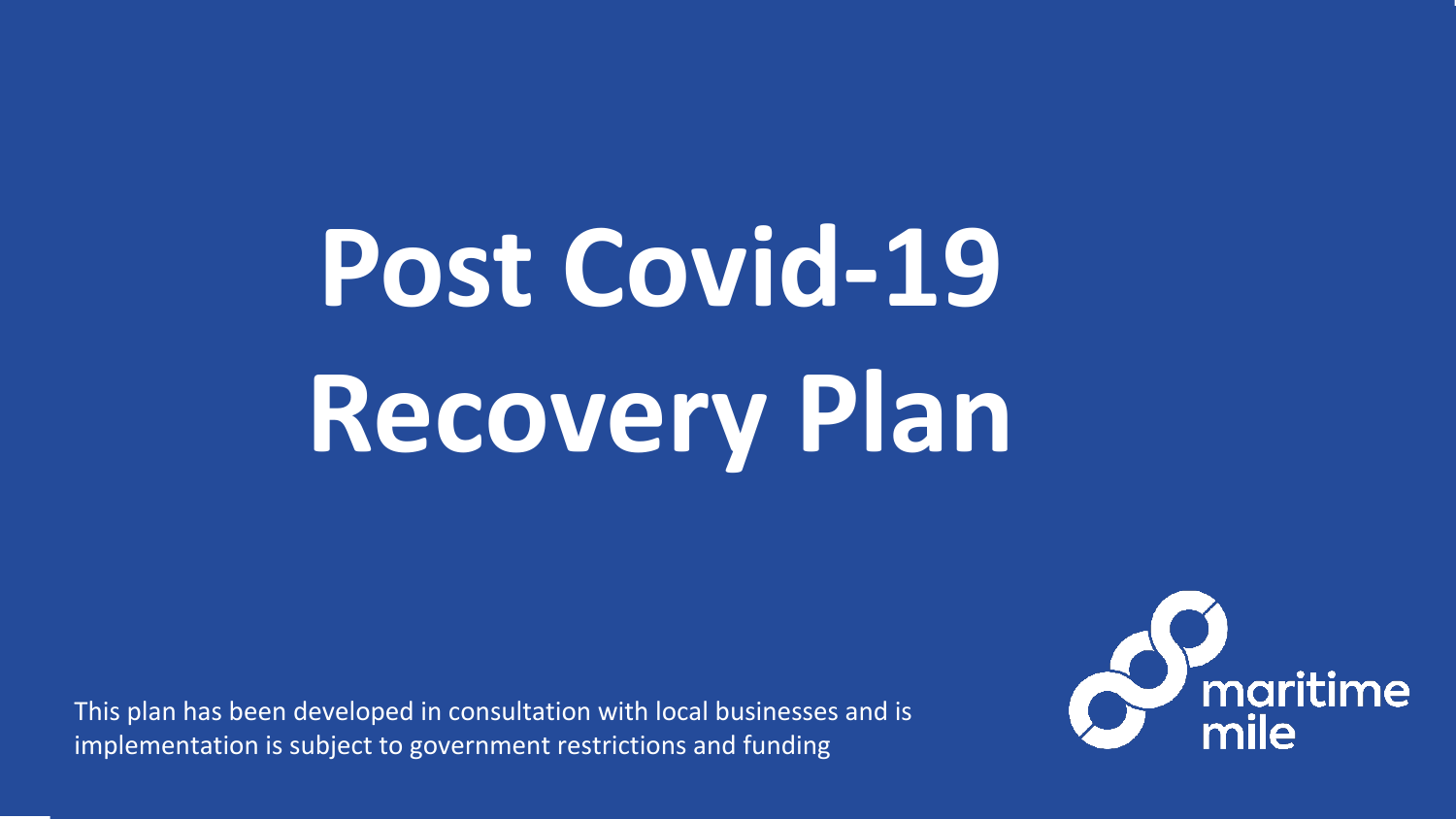### **Recovery Plan**

- Activity / Initiatives
- Plan to Achieve
- Timeframe
- Resources
- Budget / Funding Requirements
- Project Delivery
	- Quick Wins to Longer Term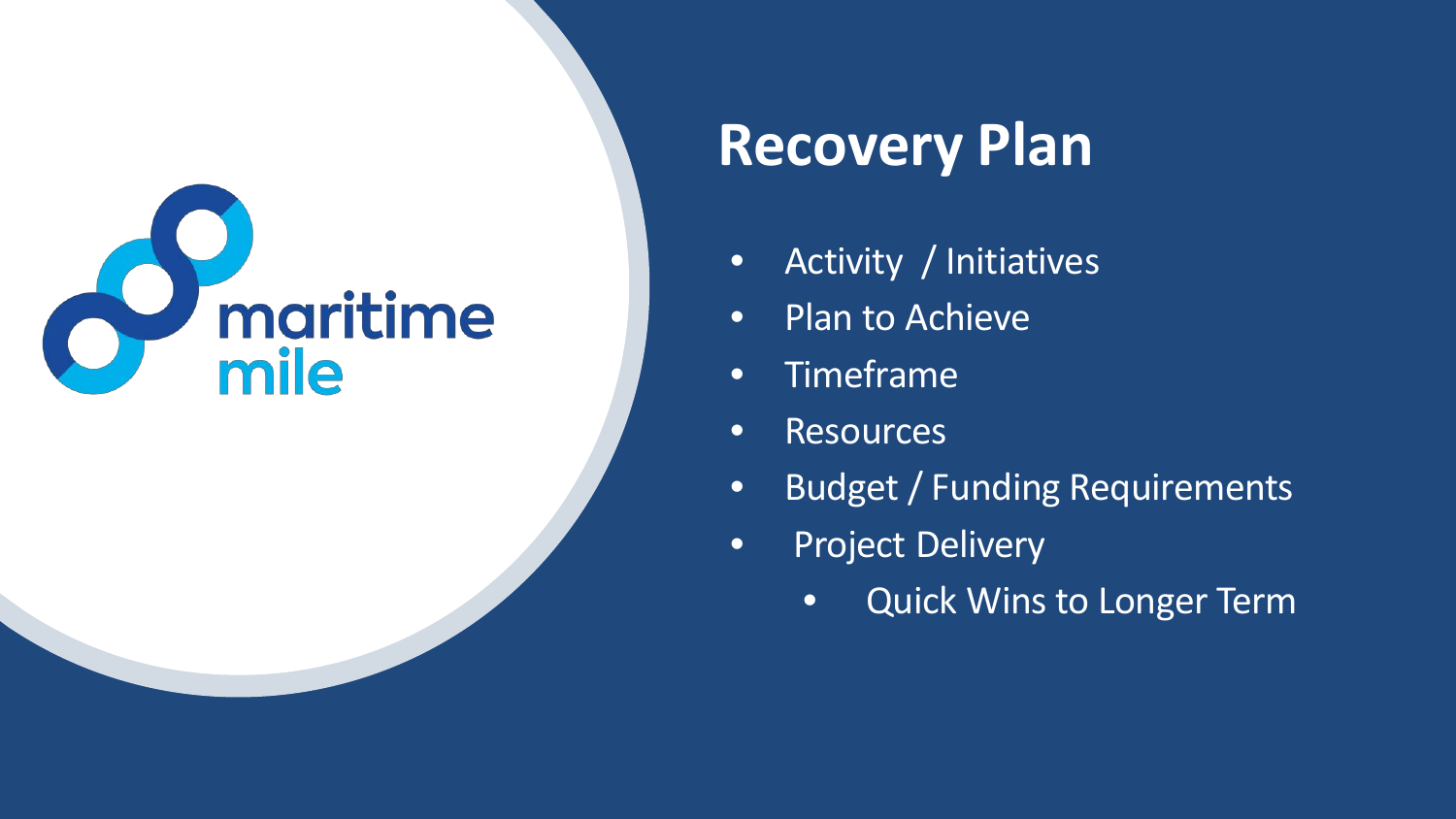#### **Objectives**

- To increase footfall to Maritime Mile.
- To generate revenue to su stain/kickstart Titanic Belfast.
- To support consumer confidence and wider revival of tourism sector locally and nationally.
- To support, contribute and build o n the sense of community spirit established during the lockdown.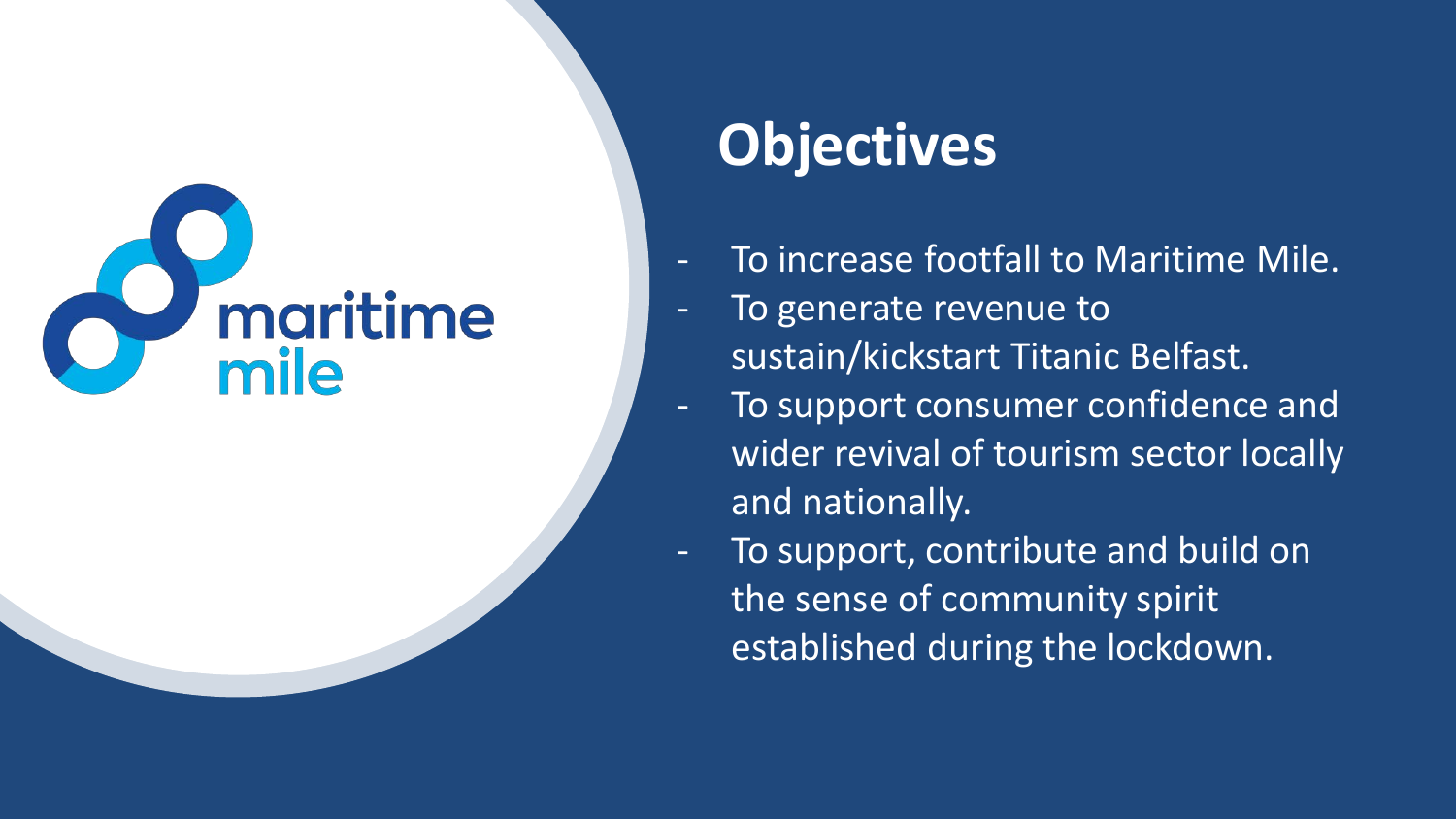#### **Target Markets**

- Family Unit and extended Families
- FIT
- Local Communities
- Belfast Citizens
- NI Domestic (both day trippers and overnight including VFR)
- ROI
- GB (Home Holidays Short Breaks)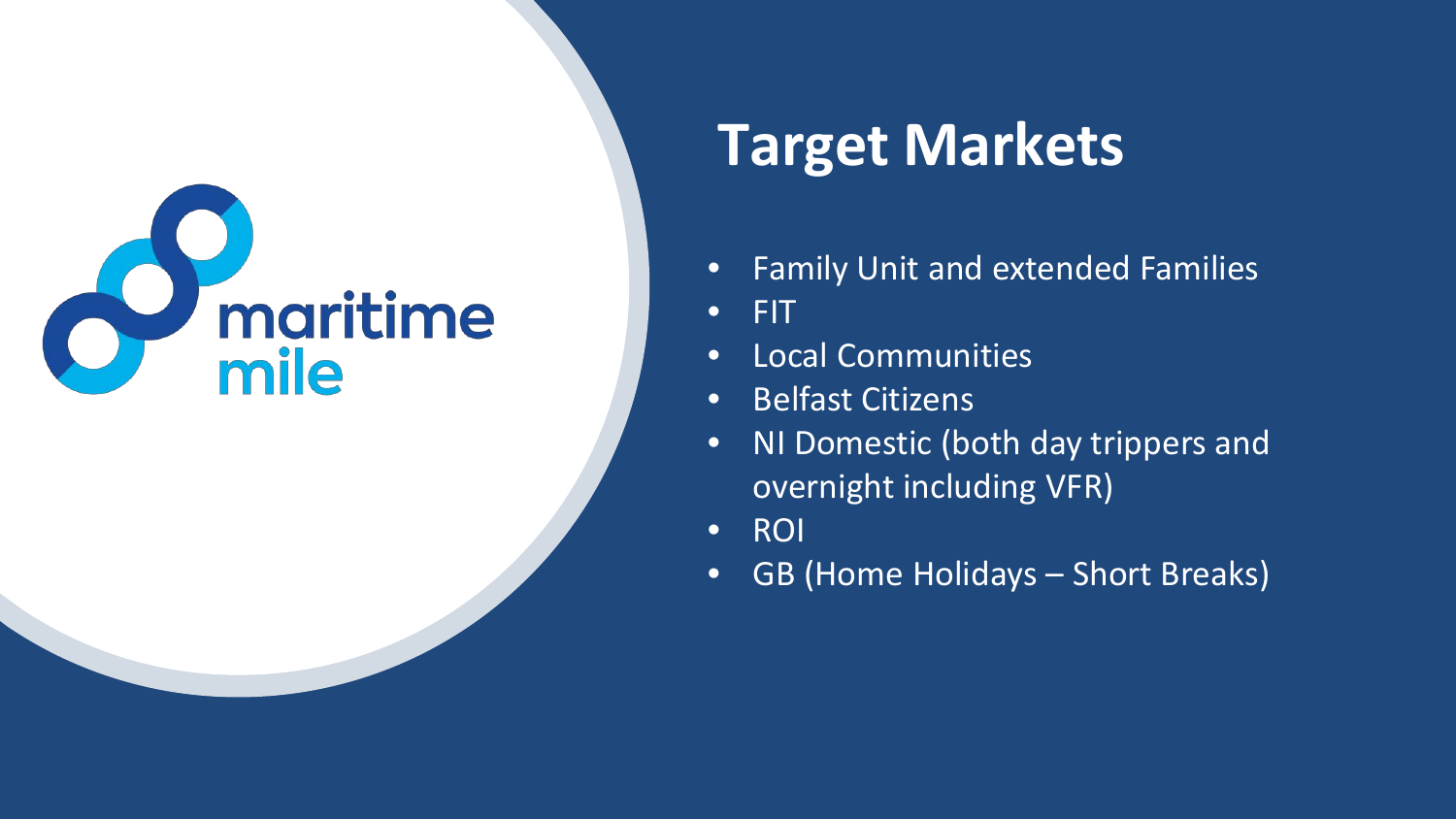### **Marketing and Comms plan / Campaigns Post Covid-19**

- Three-year Maritime Mile Marketing & Engagement Plan
- Series of initiatives that can be delivered post Covid-19
- Maritime Mile Website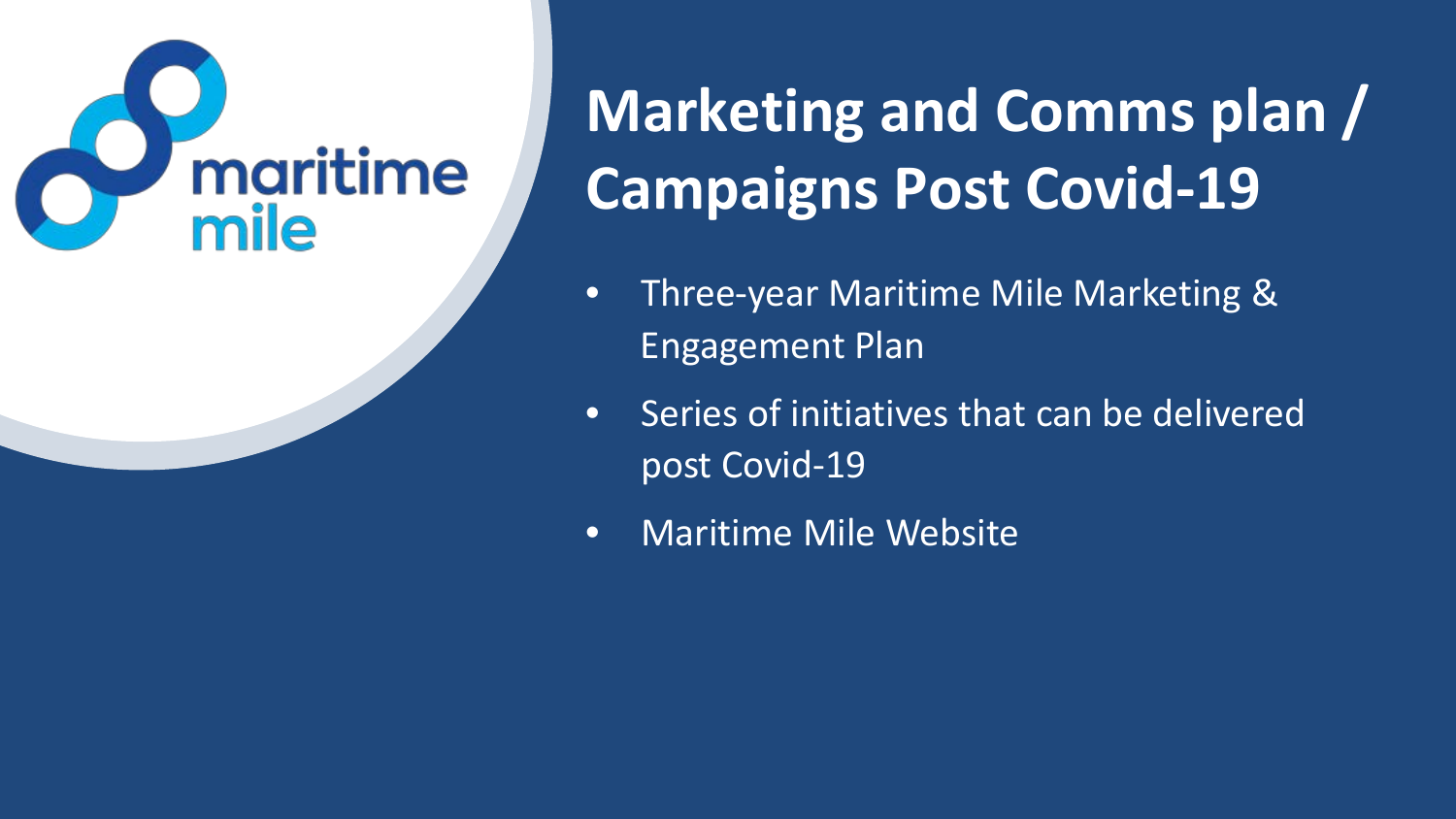

### **Site Wide Dressing & Animation**

#### **Dressing**

- Call To Action a welcoming safe outdoors area for all to enjoy
- Flag field sites / pop-up picnic park / staging for small musical performances or SS Nomadic / food traders / hand sanitisers
- Hoarding Opportunities

#### Animation (dates/timings to be agreed)

- Devise 'call out' for street artists and performers
- Music / Mascots / Street Performers / Poet for Hire
- Kite Flying Demos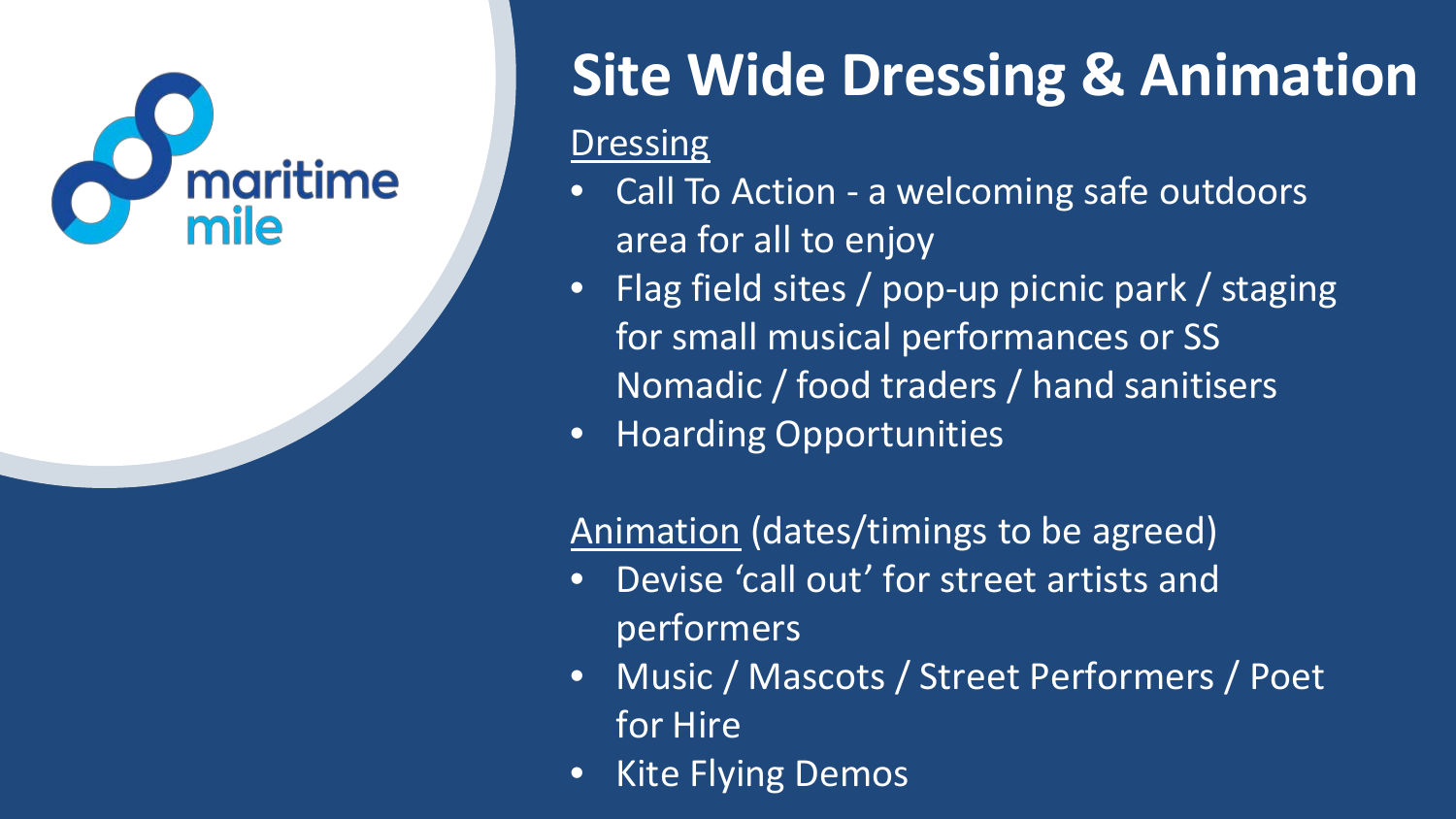

### **Maritime Mile Treasure Trail**

#### Phase One

• Basic self-guided trail.

#### Phase Two

- Develop AR Trail App utilising artefacts and outdoor museum concept
- Partnership approach
- Link with graffiti artist
- Possibly link in idea of visitor pass / voucher discount code to people who complete trail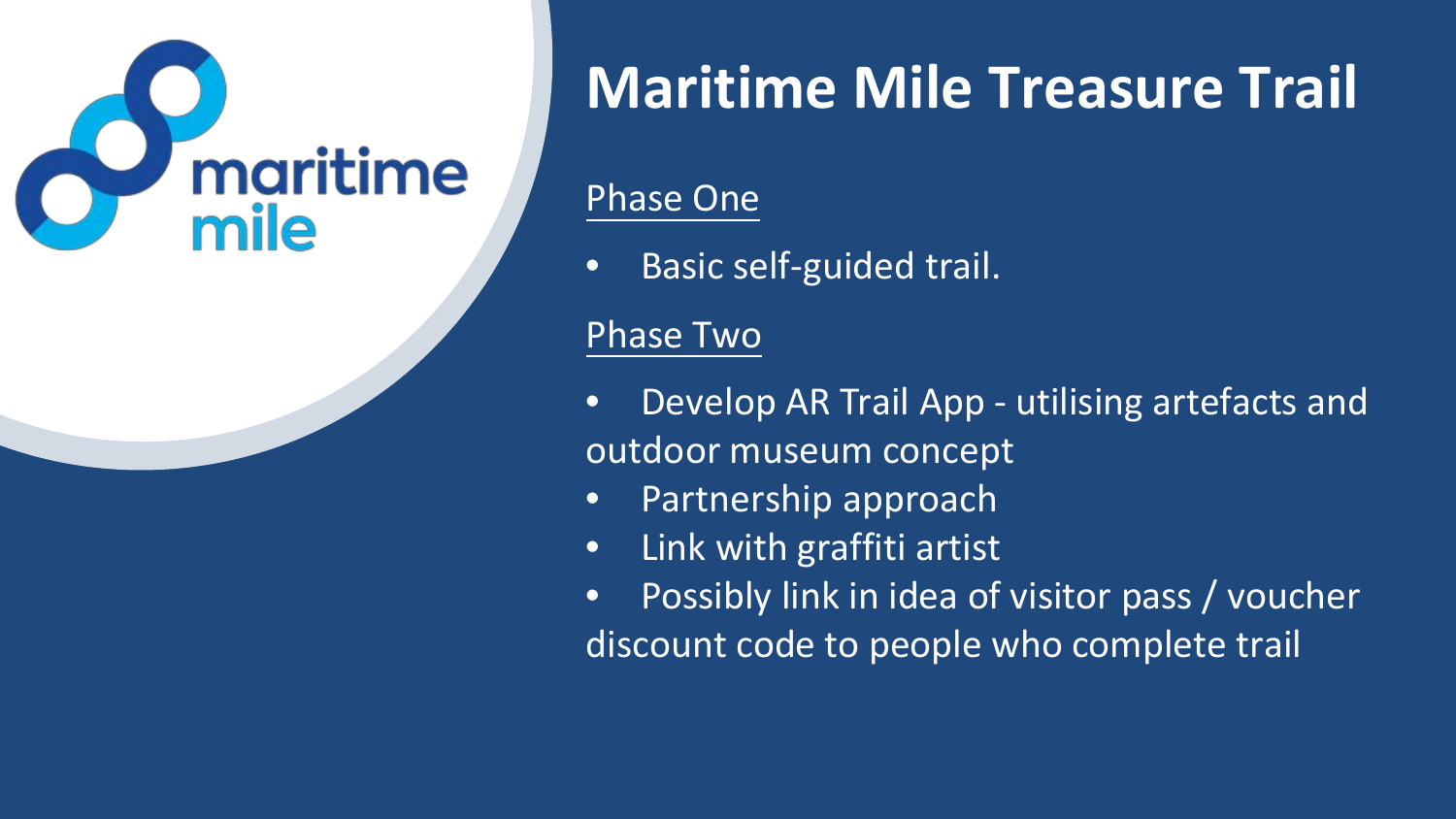# *S*<br>
maritime







### **Maritime Mile Benches**

- Develop concept to include 'oversized' benches and artefacts (tool bench idea)
- Large scale & large capacity seating
- Between 5m -10m in length
- Basic, elemental, robust and resilient, reclaimed and sustainable
- Work with local carpenters

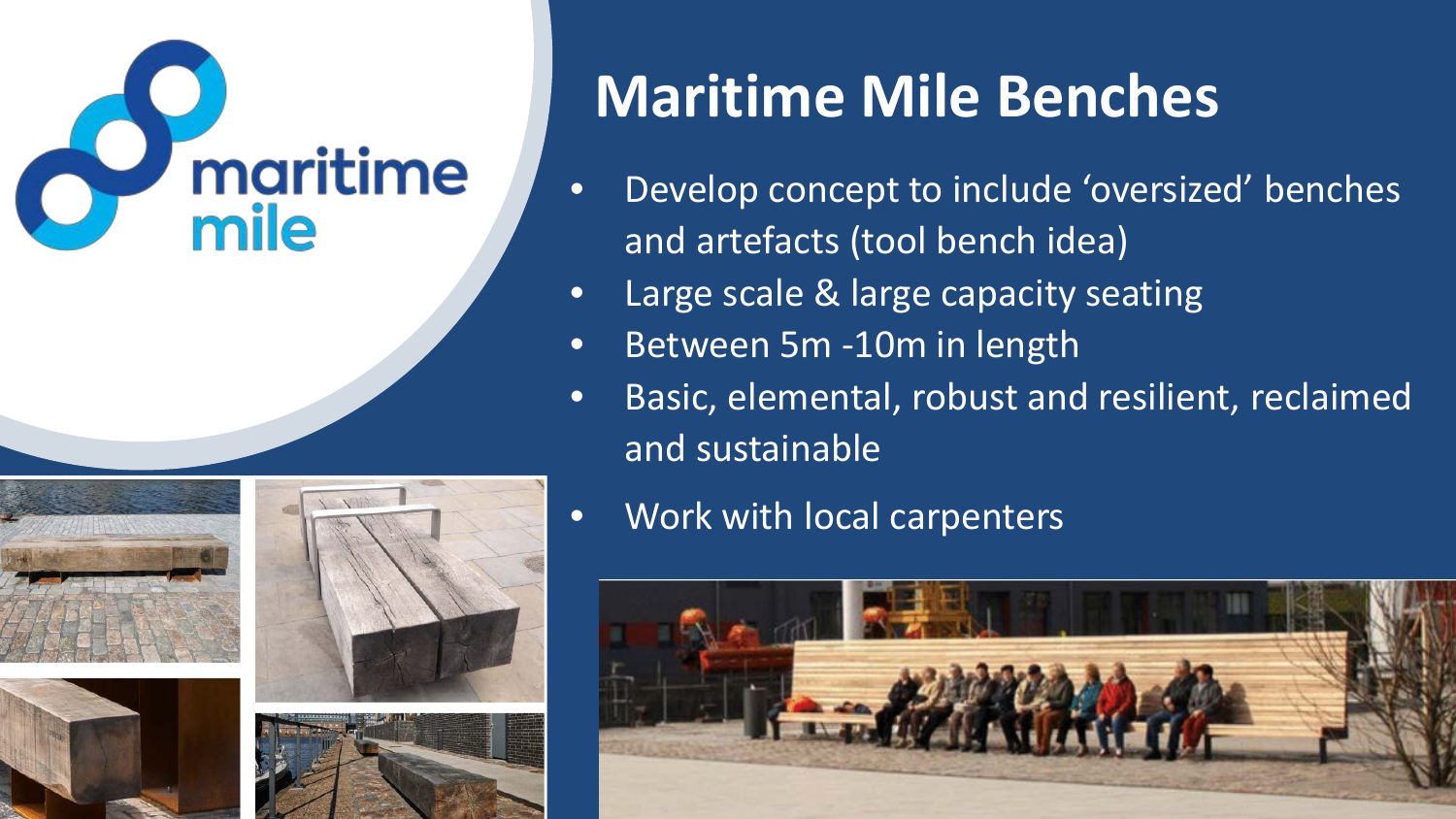### **Bring the Inside Outside**

- Promote a destination wide public display of - 'bring the inside out'
- Communicative windows, supergraphics on buildings, goods & other items displayed outside businesses (props, artefacts)
- Considering areas adjacent to walking routes that invite visitors to slow down
- Destination partners
- Use RiverBox opportunity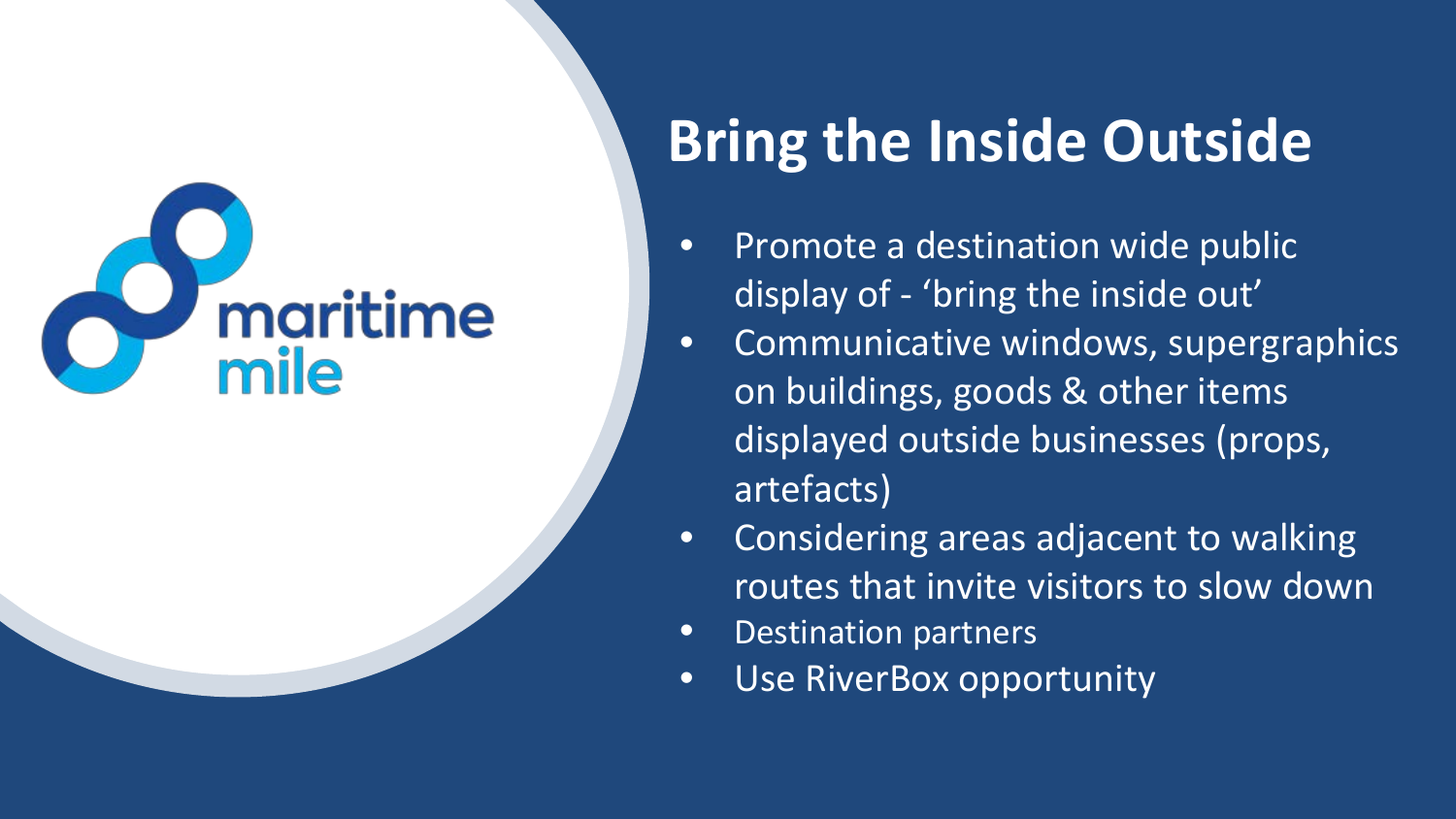#### **Guided Tours Programme**

- Titanic Taster iPhone Tour
- Great Light Tour
- Titanic Seafaring Walking Tours
- Titanic Boat Tours with Lagan Boats
- Titanic Taster Art Tour
- Maritime Mile Running Tour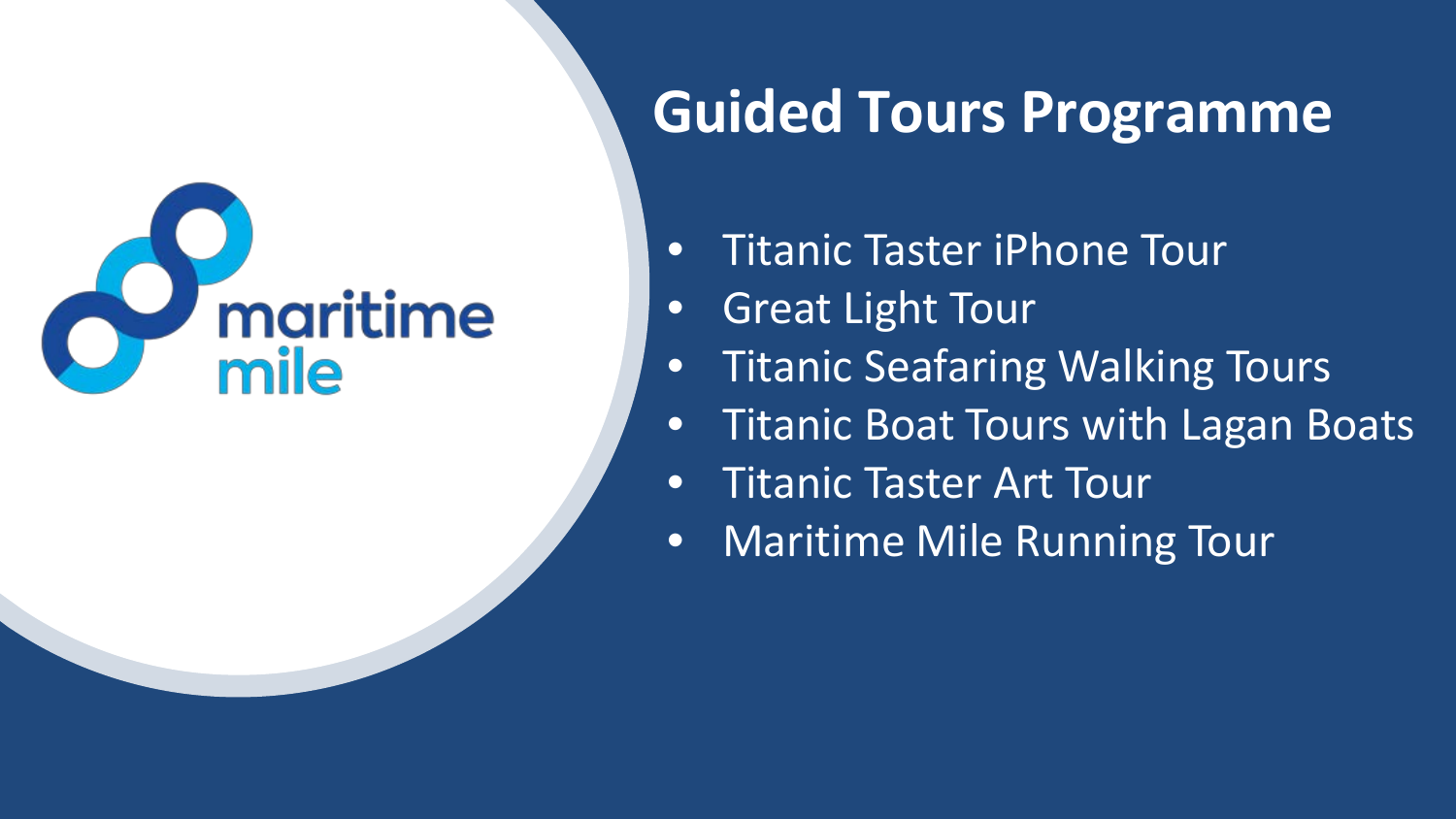#### **Partnership Tours**

- Glass of Thrones guided walking tour in partnership with Game of Thrones Tours Ltd
- Today at Apple Walking Tours learning creative techniques in partnership with Apple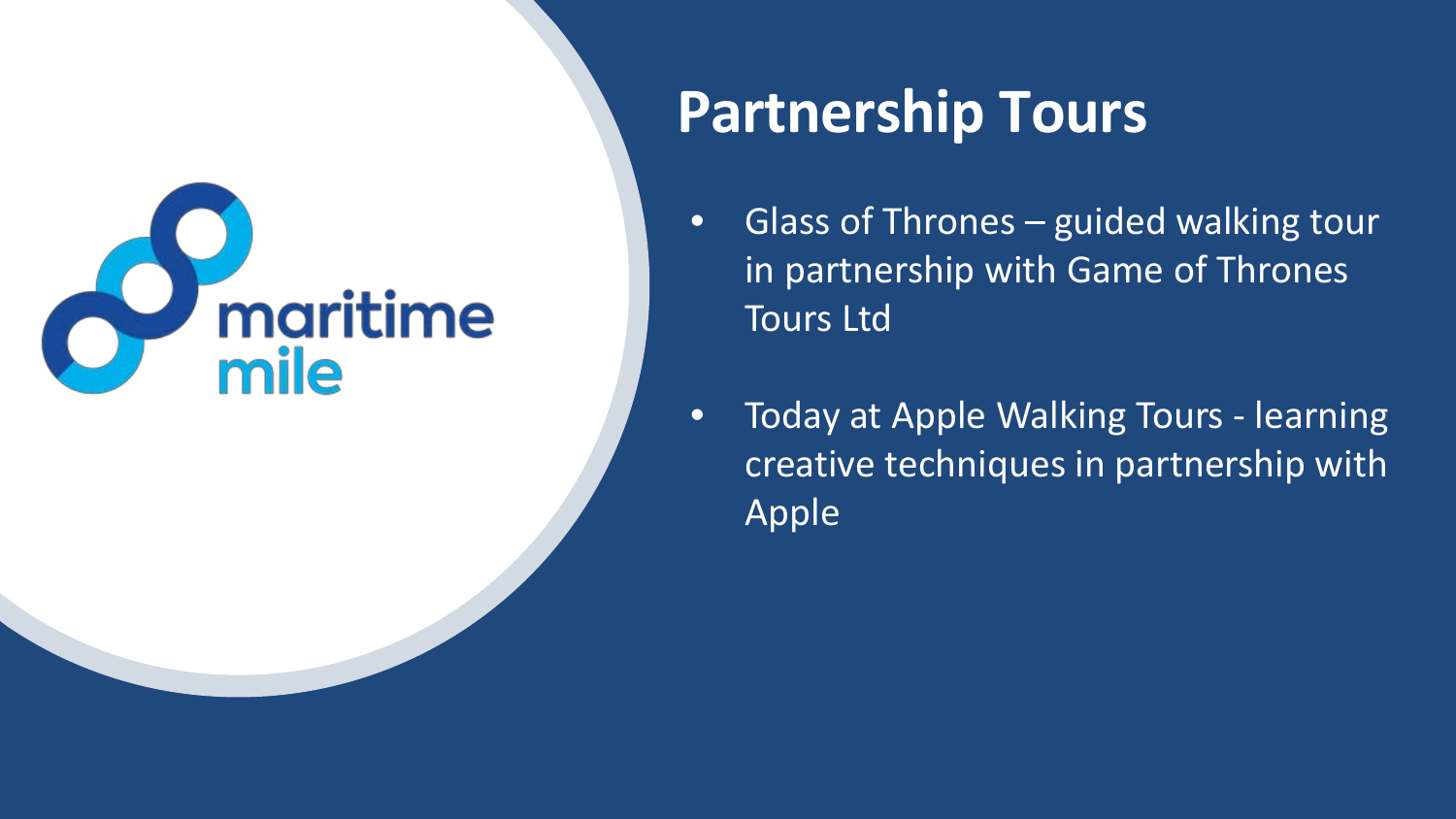### **Develop 18 Month Events Programme**

- EHOD (Sept 20)
- Bank Holidays / Mid Term / Christmas
- IFEX Exhibition, TEC (Nov 20)
- **•** Harbour Lights Festival
- Christmas Lights Strategy
- NHS Appreciation Day (Jan 21)
- Showcase …..Maritime Festival 2021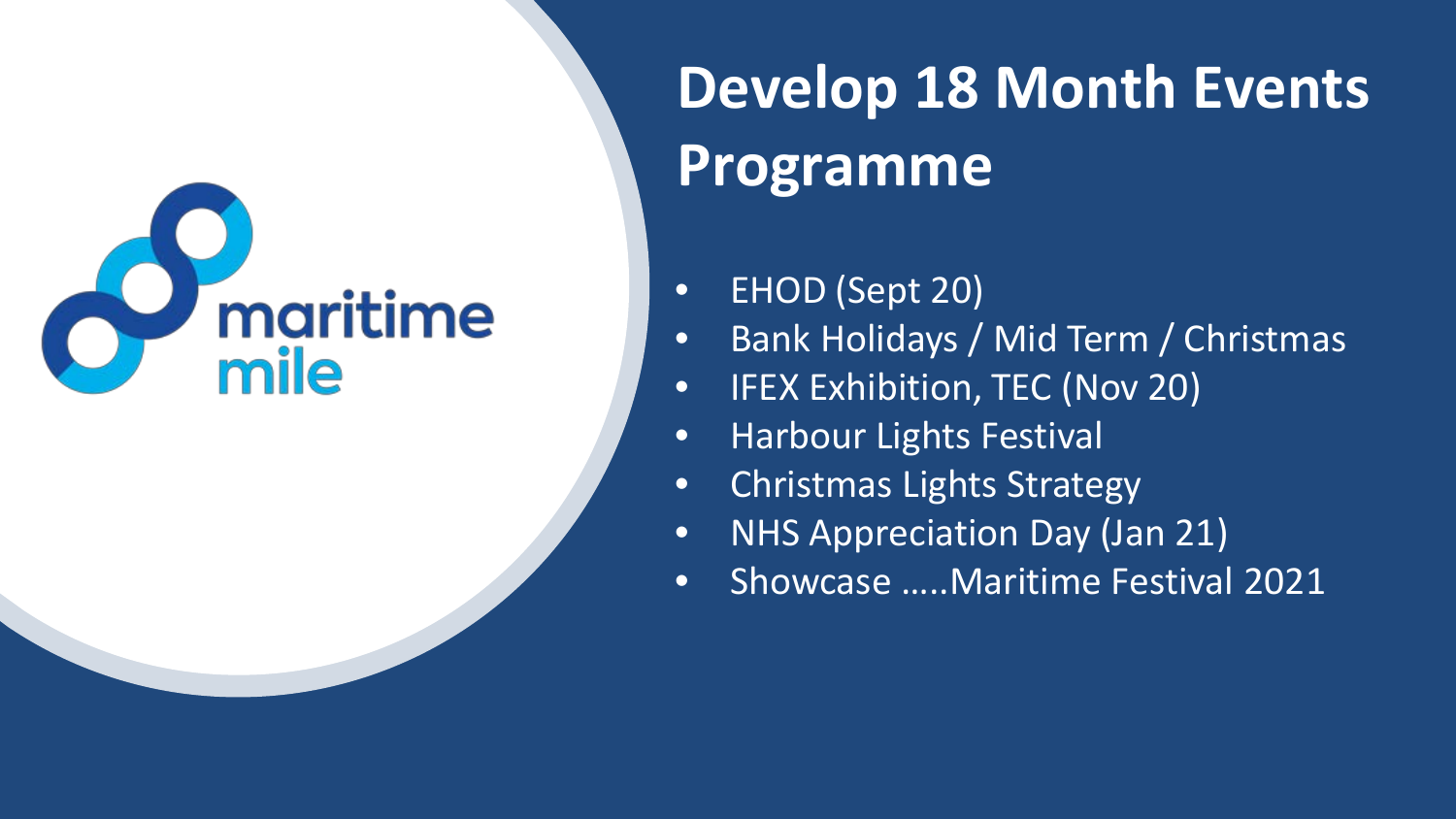

#### **Heritage Volunteers**

- Development plan
- Assess current roles
- Call out for volunteers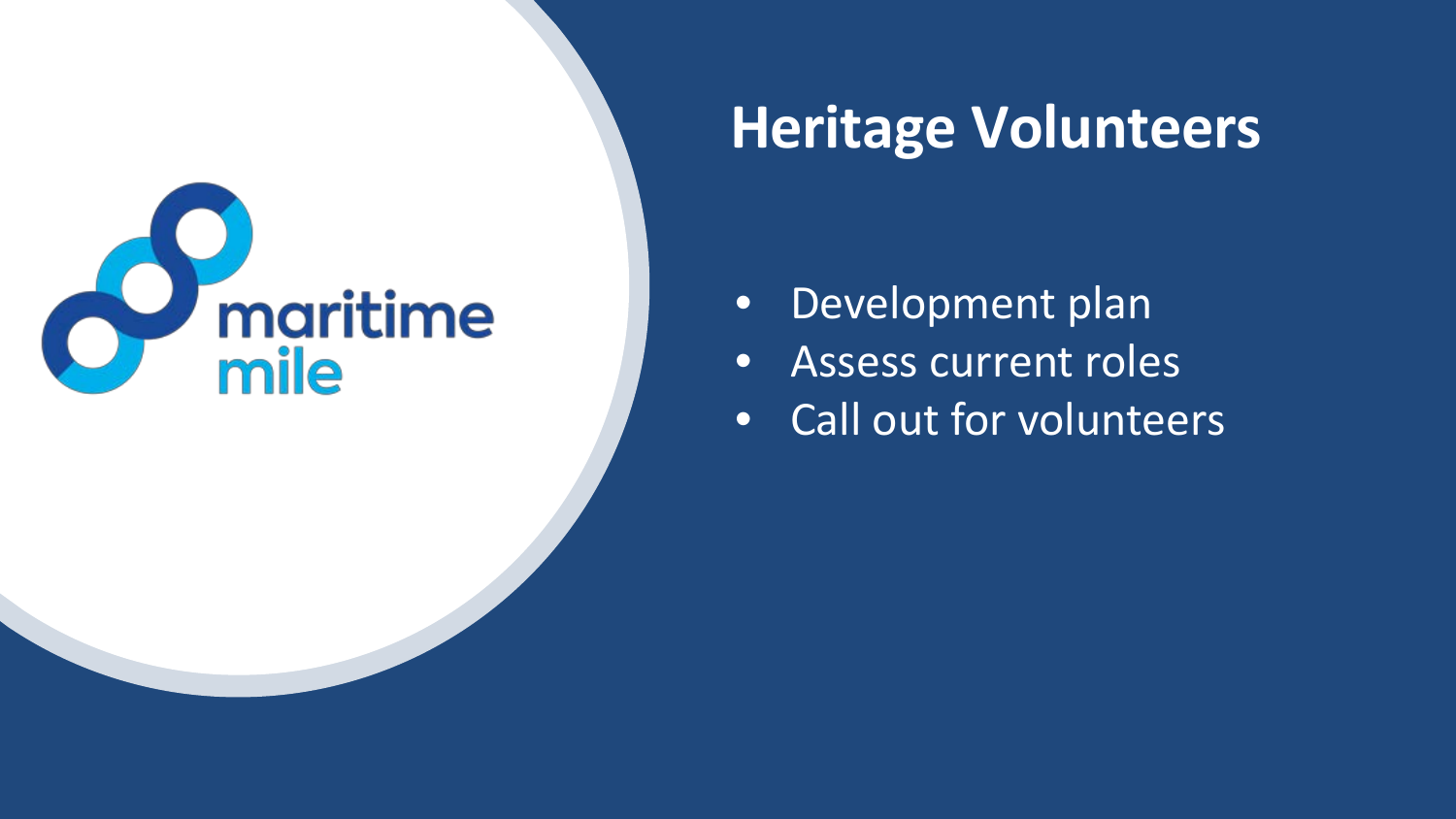

### **Maritime Mile Visitor Packs**

#### Pack to include

- treasure trail (tbc)
- branded facemask
- hand sanitiser
- Information on incentivised offers from partners (flyer)
- Option of mailing visitor pack with invite to Maritime Mile to local neighbourhood communities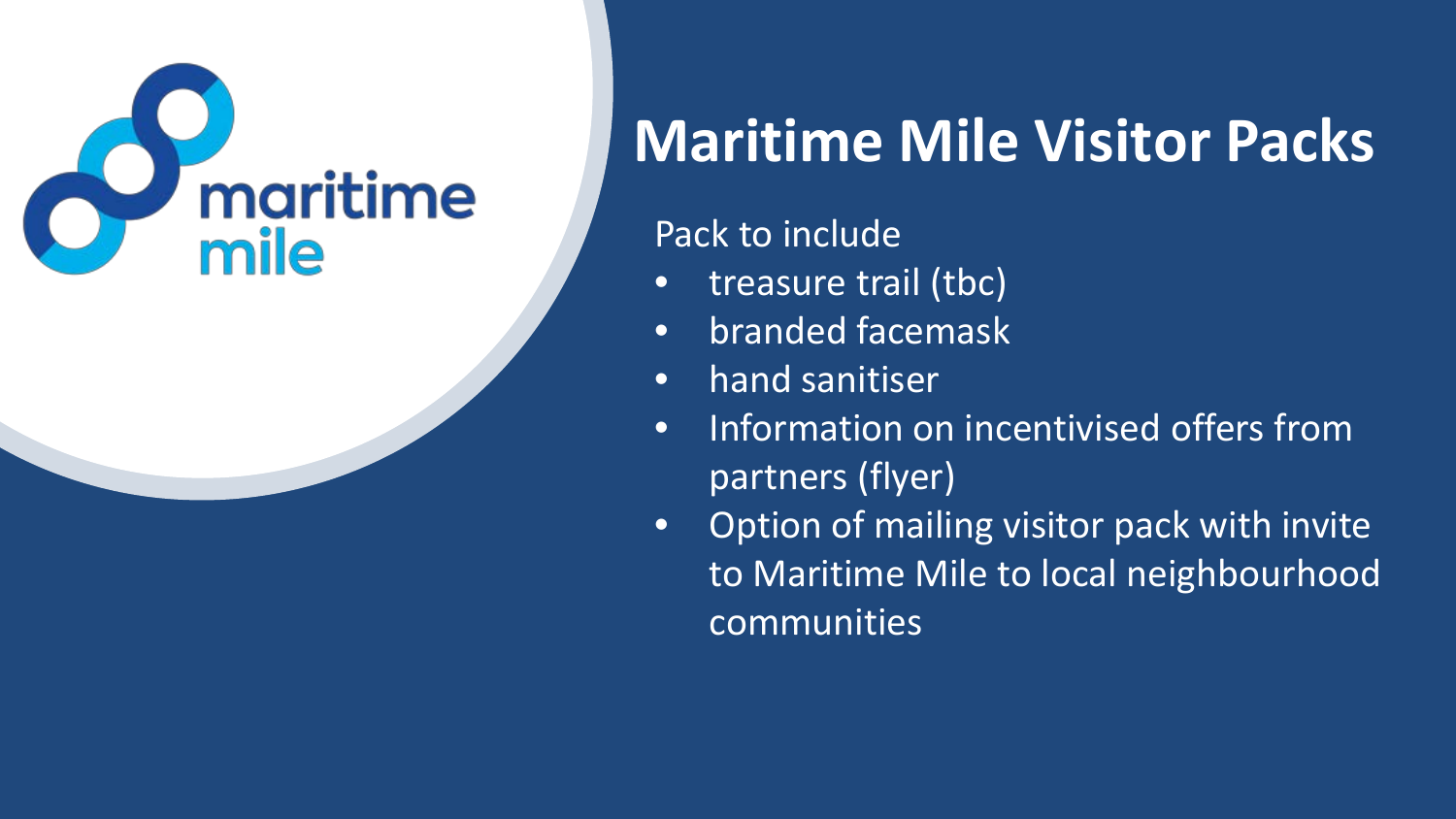

### **Medium Term Projects…**

- SoundYard
- Joint Ticketing
- pop-up 'guerrilla' garden / urban green houses / popup parks
- Million Trees
- Outdoor Museum
- Travel Plan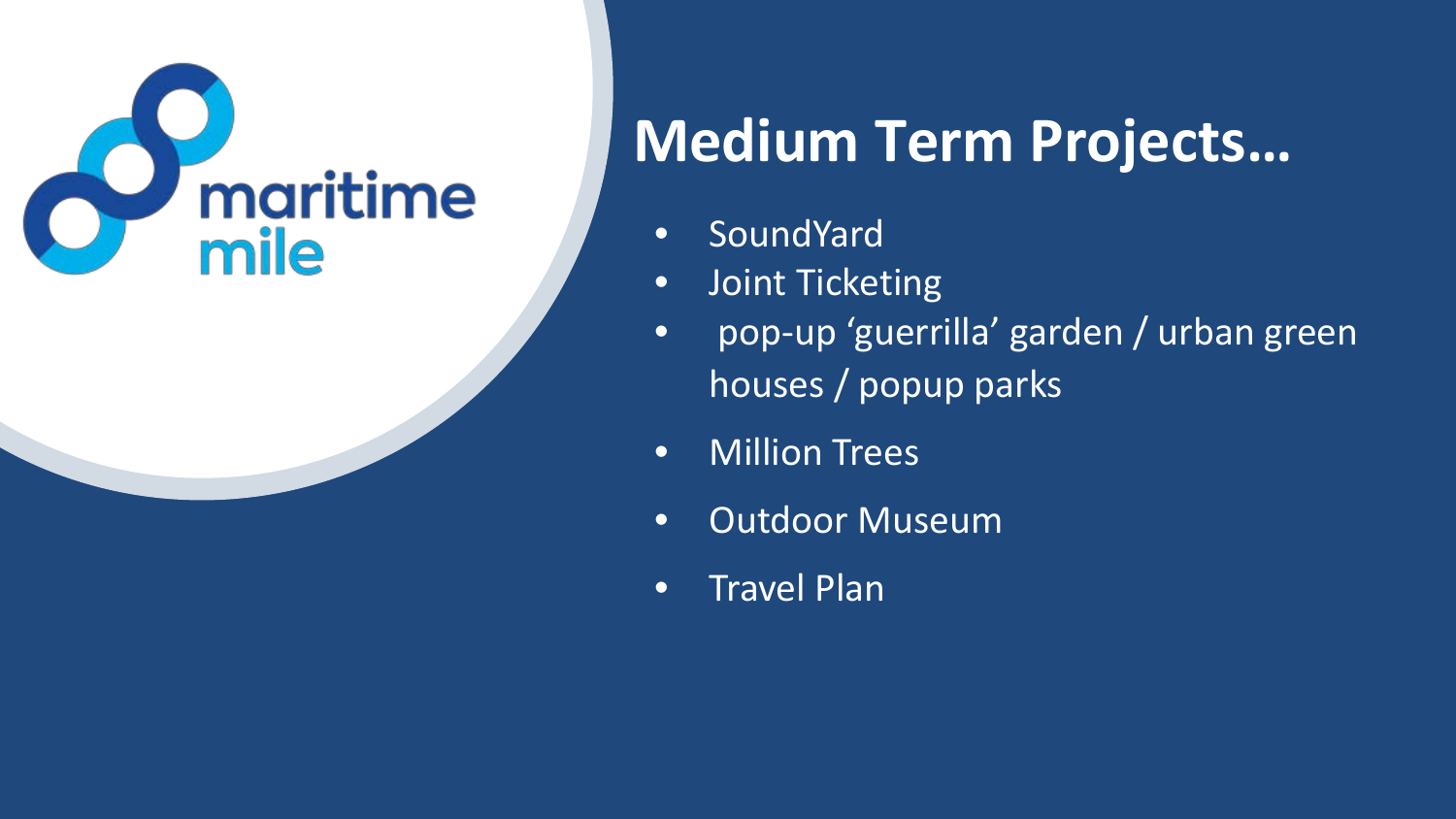

### **Partnership and Engagement**

Belfast Harbour Titanic Quarter Limited Belfast City Council Odyssey Trust Destination Forum Visit Belfast Tourism NI Arts Council Department for Communities PlayBoard